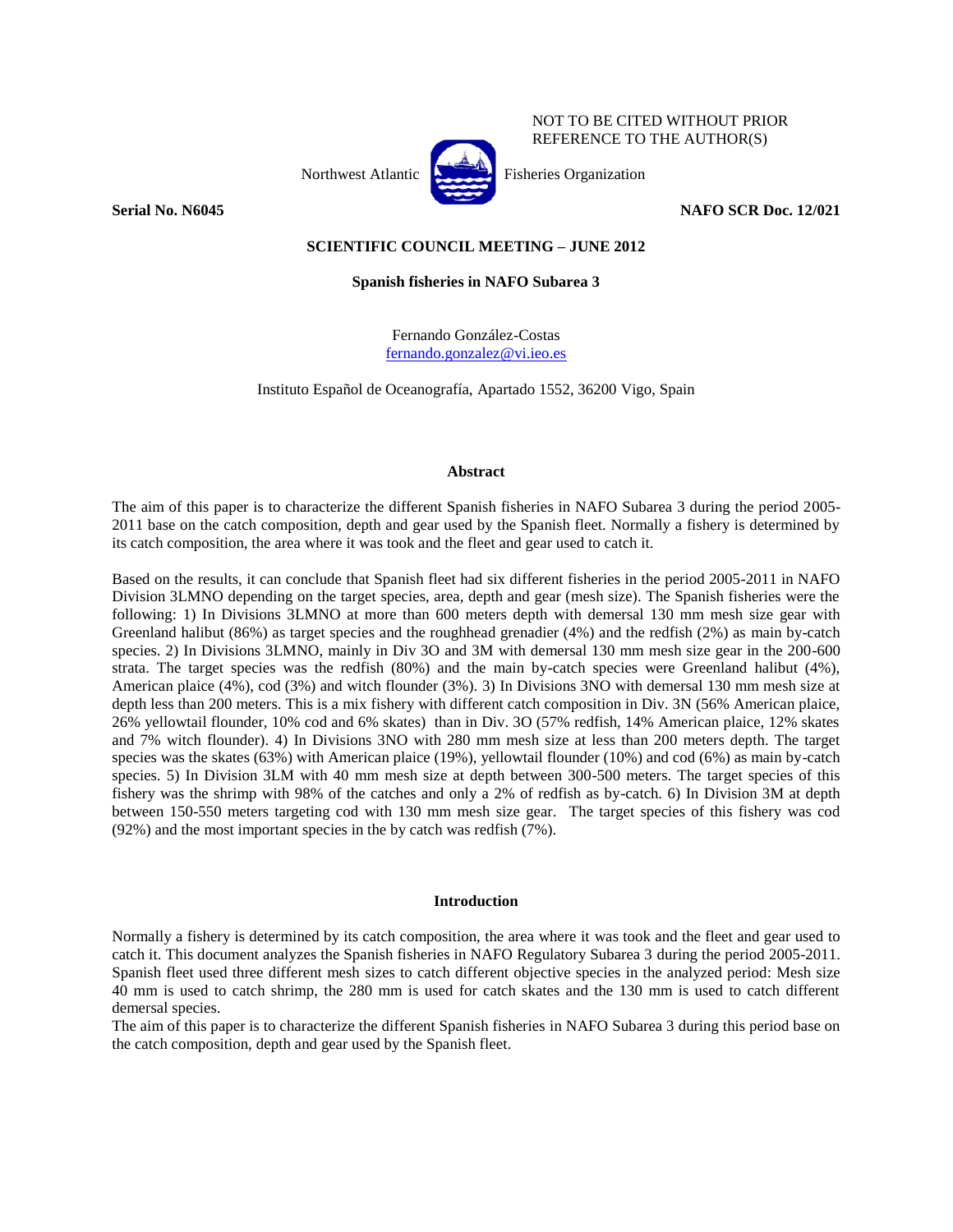#### **Data**

The period examined in this document is 2005 to 2011. The reason to choose this period was that the Spanish fleet activity in NAFO Subarea 3 was more or less similar and has not changed very much after the implementation in 2004 of the Greenland halibut recovery plan by the NAFO Fisheries Commission. Table 1 presents the percentage of the effort for the different mesh sizes by year based on the NAFO Observers information. It can be observed that the percentage between mesh sizes by year is quite stable. The major change during this period was the reopening of the Cod fishery in Division 3M in 2010. This fishery uses a 130 mm mesh size as the general demersal fishery but the vessels need a special license to exploit the cod. The special license has permitted to work these data separate from the general demersal 130 mm mesh size gear.

Effort and hauls in this document are based on information from NAFO observers on board. The hauls depth distribution is analyzed based on the haul shoot depth. This information has more than 95% of coverage of the total Spanish effort in Subarea 3 each year of the period, except in 2010 where it was 72%. Catch composition was based on the Spanish Scientific Observers program. Species with catches less than one ton in the whole period were eliminated of the analysis. Table 2 shows the NAFO *alfa* 3 code, the scientific name and the English name of the species with more than 1% in the catches based on the Spanish Scientific observers data. This information has coverage between 13 and 26% of the Spanish total effort in Subarea 3. Table 3 shows the percentage of the Spanish total effort cover by year of the NAFO observers and the Spanish Scientific observer data.

#### **Results**

As it can observe in Table 1, the mesh size more used by the Spanish fleet in NAFO Subarea 3 is the demersal 130 mm, around the 80% of the total Spanish effort was made with this mesh size. The 280 mm mesh size was the second more used, around the 16% of the total effort. Cod 135mm mesh size was around the 1% of the total effort in 2010-2011 and 40 mm mesh size was used around 5% of the total effort for the Spanish fleet.

Figure 1 presents the depth box plot of the hauls by mesh size and Division for the whole period based on the NAFO Observers information.

Around the 80% of the Spanish effort was carried out with demersal 130 mm mesh size. These hauls have a very wide depth. The wide depth range can be explained because hauls are directed to different species that habit at different depths. Based on biological information of the depth distribution of the species objective of the Spanish fleet it was decided to analyze the demersal 130 mm mesh size information in three different depth strata. The depth strata are: less than 200 meters, between 200-600 meters and more than 600 meters.

Table 4 presents the percentage of the Spanish effort in NAFO Subarea 3 with demersal gear 130 mm mesh size by year, and Division. Most of the effort with this gear war carried out in Div. 3L (55%), in Div 3M was 30%, in Div. 3N was 11% and in Div. 3O was only the 4%. The depth range was very similar in Div. 3L, 3M and 3N, most of the hauls were in the 300-1,500 meters depth, with the interquartile range between 900-1100 meters and a median around 1000 meters depth. In Div. 3O the range was different, most of the hauls were made in the 200-600 meters strata, with a median around 350 meters depth and a long tail distribution in more than 600 meters strata.

Table 5 shows the percentage of the Spanish effort in NAFO Subarea 3 with demersal gear with 130 mm mesh size by Division and depth strata. The biggest part of the effort with this gear (91%) was carried out in the +600 meters strata. Table 6 and Figure 2 present the catch composition in weight by Division of the hauls made in the +600 meters strata based on the Spanish Scientific observers data. The 97% of the effort with this gear made in Division 3L was carried out in the +600 meters strata. The catch composition was the following: 91% of the catch weight was Greenland halibut, 3% was roughhead grenadier and with 1% of the weight there are other species as redfish, American plaice and roundnose grenadier. In Division 3M, 91% of the effort was made with this gear in the +600 meters strata. The catch composition present as main species the Greenland halibut (80%) and the main by catches species area compose by grenadiers (10%) and redfish (3%). In Division 3N, 91% of the effort was made with this gear and in this stratum. The main species in the catch was the Greenland halibut (66%). The by catch composition is quite different than the observed in Div. 3LM. The main species in the by catch were cod, which flounder, roughhead grenadier, American plaice and redfish with the 5% each one. In Div 3O only the 4% of the effort was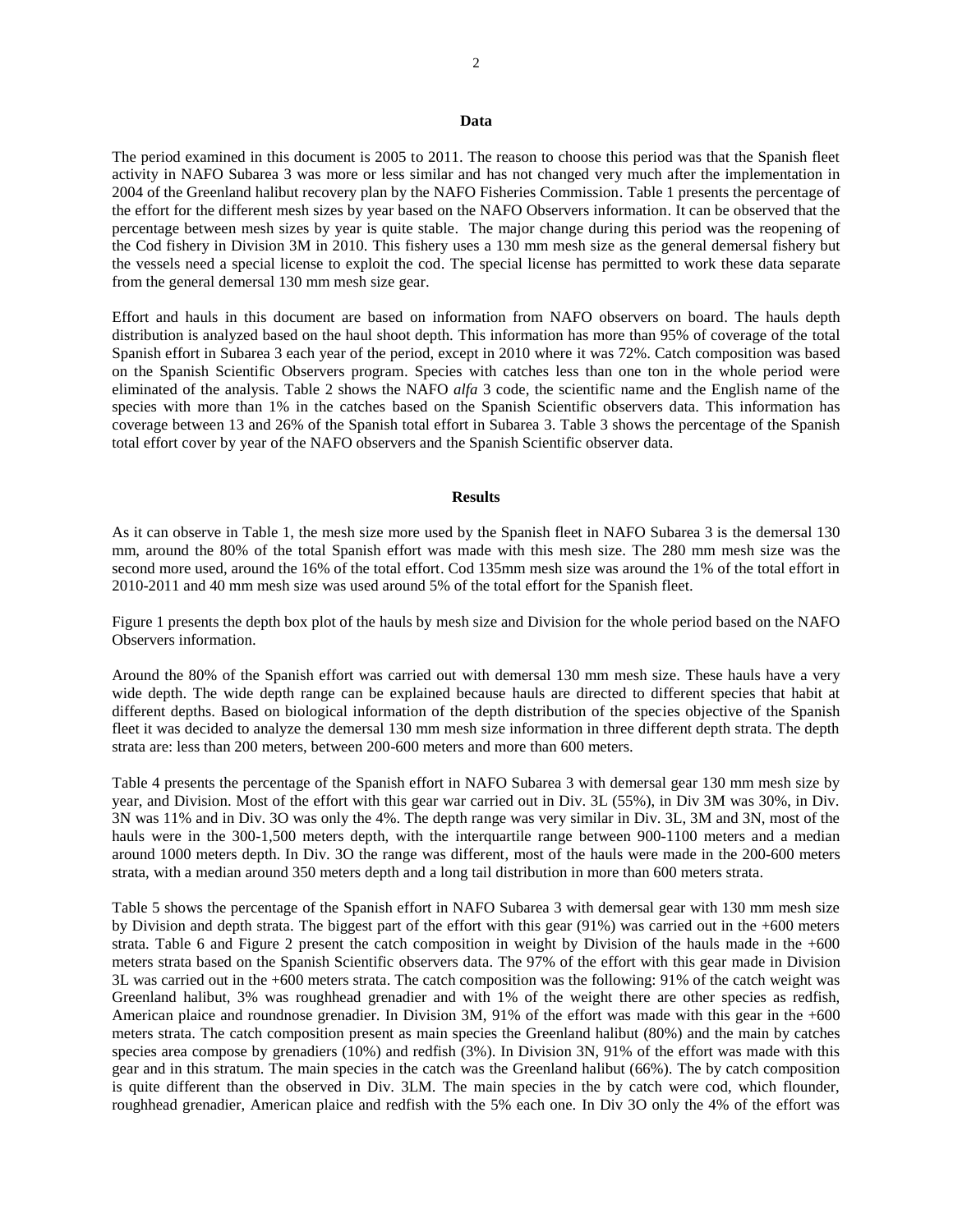made with this gear and 16% of this percentage was carried out in the +600 meters stratum. The main species in the catch was also the Greenland halibut with the 68% and the main by catches species were the roughhead grenadier (8%), the black dogfish (8%) and witch flounder (5%). In a nutshell, the 79% of the total Spanish effort in NAFO Divisions 3LMNO in the period 2005-2011 was carried out with demersal 130 mm mesh size gear and the 91% of this effort was made in the +600 meters stratum. The target species in the catch was the Greenland halibut (86%) and the main by-catch species of this fishery were the roughhead grenadier (4%) and the redfish (2%).

The 8% of the effort made with the demersal 130 mm mesh size was carried out in the 200-600 meters stratum (Table 5), most of them in Div. 3O. Table 7 and Figure 3 presents the catch composition in weight by Division of the hauls made in the 200-600 meters stratum based on the Spanish Scientific observer data. The effort made in Div. 3L with this gear and in this stratum was the 3% and there is not catch data available to determine the catch composition. In Div 3M, the 8% of the effort made with this gear was carried out in the 200-600 meters stratum. The principal species in the catch was the redfish with the 61% of the catch weight and the main species in the by-catch were Greenland halibut (23%), cod (9%) and skates (4%). The percentage of the Div 3N demersal 135 mm mesh size effort carried out in the 200-600 stratum was the 8%. The principal species in the catch was the redfish (78%) and the main by-catch species were the Greenland halibut (7%), yellowtail flounder (6%) and American plaice (3%). In Div. 3O, the 74% of the effort with the demersal 130 mm mesh size was carried out in the stratum 200-600 meters. The principal species in the catch was the redfish with the 84% of the total catches and the main species in the by catch were the American plaice (5%), witch flounder (3%) and cod (2%). In Divisions 3LMNO, only the 8% of the effort was made with this gear in the 200-600 strata, mainly in Div 3O and 3M. The target species in this fishery was the redfish with the 80% of the catch weight and the main by-catch species were Greenland halibut (4%), American plaice (4%), cod (3%) and witch flounder (3%).

Only the 1% of the effort made with the demersal 130 mm mesh size was carried out in depth less than 200 meters in Div 3N and 3O (Table 5). Table 8 and Figure 4 presents the catch composition in weight by Division of the hauls made in the less than 200 meters stratum based on the Spanish Scientific observer data. Only the 1% of the effort made with the demersal 130 mm mesh size gear in Division 3N was carried out in the stratum less than 200 meters depth. This fishery seems to be a mix fishery with many important species in the catches. The main species were American plaice (56%), yellowtail flounder (26%), cod (10%) and skates (6%). In Div. 3O, 10% of the effort made with this gear was carried out in this stratum. Figure 4 shows in Div 3O a mix fishery but with a different catch composition than in Div. 3N. The species catch composition of this Division, gear and stratum were: redfish (57%), American plaice (14%), skates (12%) and witch flounder (7%). Briefly, a small part of the effort (1%) made with demersal 130 mm mesh size was carried out in Div. 3NO at less than 200 meters depth. Catch composition shows that this effort form part of a mix fishery with different catch composition in Div. 3N (56% American plaice, 26% yellowtail flounder, 10% cod and 6% skates) than in Div. 3O (57% redfish, 14% American plaice, 12% skates and 7% witch flounder).

Around the 16% of the total Spanish effort in the period 2005-2011 was conducted with 280 mm mesh size (Table 1). This effort was developed in Divisions 3NO and most of the hauls were carried out at depths less than 200 meters although there are some hauls at greater depths. Figure 5 and Table 9 presents the species catch composition (%) by Division of the hauls carried out by the Spanish fleet with 280 mm mesh size during the period 2005-2011. In Div. 3N most of the hauls were at depth less than 100 meters (Figure 1) with a very narrow depth range. The most important species in the catch of the hauls made with 280 mm mesh size in this Division was the skates with the 63% in weight. The main by-catch species were American plaice (19%), yellowtail flounder (10%) and cod (6%). In Div. 3O most of the hauls were carried out between 100-200 meters depth and the catch composition was quite similar to the Div 3N. The principal species in the catch was the skates with the 61% in weight. The main by-catch species were American plaice (15%), yellowtail flounder (10%) and witch flounder (6%). In brief, the 16% of the Spanish effort in the 2005-2011 period was carried out with 280 mm mesh size in Divisions 3NO at depths less than 200 meters targeting skates (63%) with American plaice (19%), yellowtail flounder (10%) and cod (6%) as main bycatch species.

A percentage of the 5% of the total Spanish effort was realized with 40 mm mesh size in depth between 300-500 meters in Divisions 3LM (Table 1). In Div 3L the hauls depth range is more narrow around 300 meters. In Div. 3M the hauls depth range is more wide than the Div 3L and the mean depth appears to be around 400 meters (Figure 1). Figure 6 and Table 10 presents the species catch composition (%) by Division of the hauls carried out by the Spanish fleet with 40 mm. mesh size during the period 2005-2011. The catch composition is very similar in Div. 3L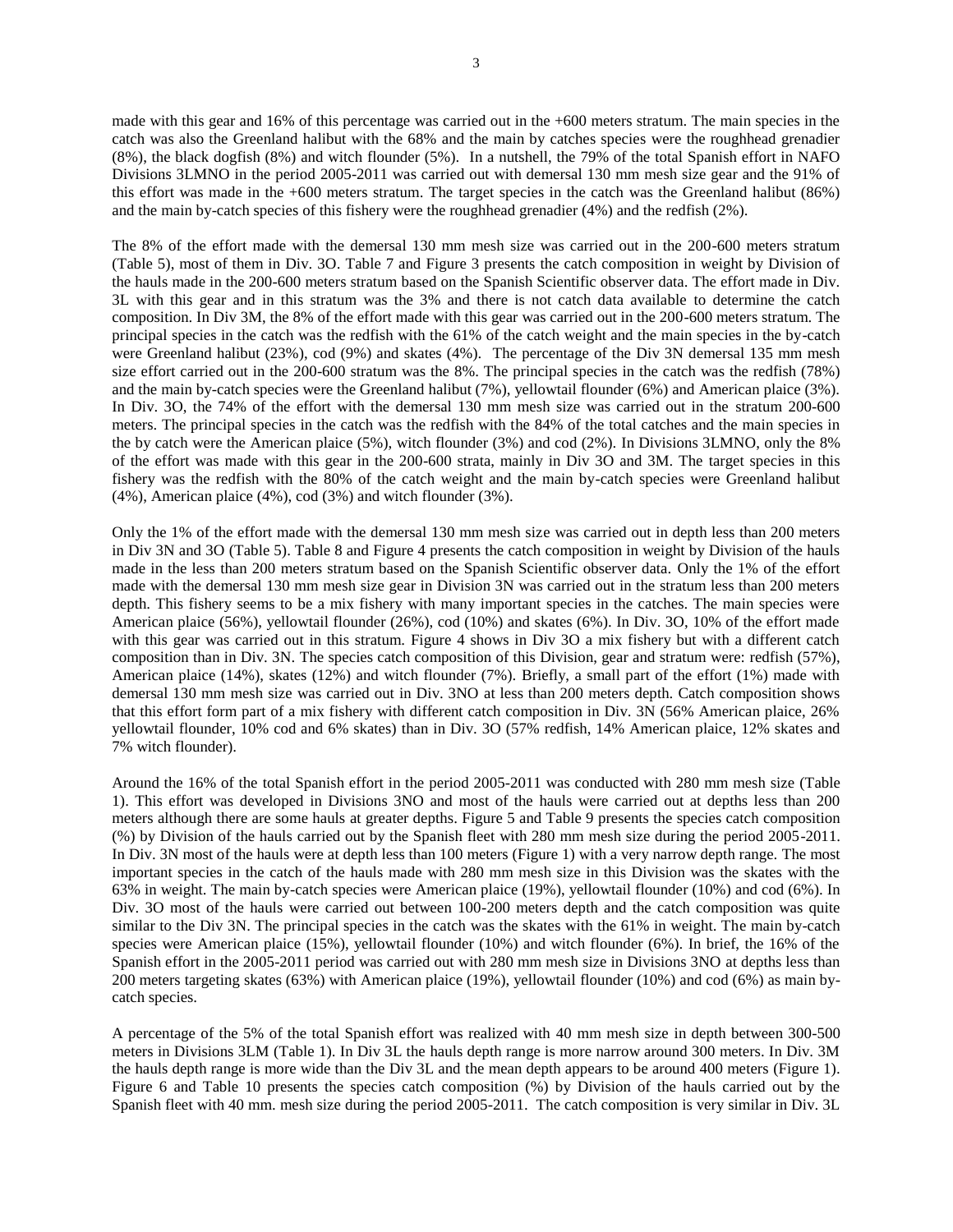and Div. 3M. The principal species was the shrimp with 100% of the catches in Div. 3L and 98% in Div. 3M. In Div. 3M there was 2% of the redfish as main by-catch. The 5% of the total Spanish effort was carried out with 40 mm mesh size in depth between 300-500 meters of the Divisions 3LM. This is a clean fishery with a 98% of the shrimp catches and only a 2% of by-catch of redfish.

The cod fishery in Div. 3M was reopened in 2010. In 2010 and 2011, the 1% of the total Spanish effort was carry out in Div 3M at depth between 150-550 meters (Table 1 and Figure 1) with a gear with 130 mm mesh size. Most of the hauls were at depth between 300-400 meters. Figure 7 and Table 11 presents the species catch composition of the hauls carried out by the Spanish fleet in Division 3M with 130 mm cod mesh size during the period 2010-2011. The target species of this fishery was cod with 92% of the catches in weight and the most important species in the by catch was the redfish with a 7% of the catches.

## **Conclusions**

Based on the results, it can conclude that Spanish fleet has six different fisheries in the period 2005-2011 in NAFO Division 3LMNO depending on the target species, area, depth and gear (mesh size). The Spanish fisheries were the following:

The 79% of the total Spanish effort in NAFO Subarea 3 was carried out with demersal 130 mm mesh size gear in Divisions 3LMNO. These hauls have a very wide depth distribution (150-1,500 meters). Based on biological information of the depth distribution of the species objective of the Spanish fleet it was decided to analyze the demersal 130 mm mesh size information in three different depth strata. The depth strata were: less than 200 meters, between 200-600 meters and more than 600 meters.

In Divisions 3LMNO a more than 600 meters depth was carried out the 91% of the effort with demersal 130 mm mesh size gear. The target species of this fishery was the Greenland halibut (86%) and the main by-catch species of this fishery were the roughhead grenadier (4%) and the redfish (2%).

Only the 8% of the effort was made with demersal 130 mm mesh size gear in the 200-600 strata, mainly in Div 3O and 3M. The target species in this fishery was the redfish with the 80% of the catch weight and the main by-catch species were Greenland halibut (4%), American plaice (4%), cod (3%) and witch flounder (3%).

A very small part of the effort (1%) was carried out with demersal 130 mm mesh size in Div. 3NO at depth less than 200 meters. Catch composition shows that this effort form part of a mix fishery with different catch composition in Div. 3N (56% American plaice, 26% yellowtail flounder, 10% cod and 6% skates) than in Div. 3O (57% redfish, 14% American plaice, 12% skates and 7% witch flounder).

The 16% of the Spanish effort in the 2005-2011 period was carried out with 280 mm mesh size in Divisions 3NO at less than 200 meters depth. The target species were the skates (63%) with American plaice (19%), yellowtail flounder (10%) and cod (6%) as main by-catch species.

The 5% of the total Spanish effort was carried out with 40 mm mesh size in depth between 300-500 meters of the Divisions 3LM. The target species of this fishery was the shrimp with 98% of the catches and only a 2% of redfish as by-catch.

The 1% of the total Spanish effort in 2010-2011 was carry out in Div 3M at depth between 150-550 meters targeting cod with a gear with 130 mm mesh size. Most of the hauls were carried out at depth between 300-400 meters. The target species of this fishery was cod with 92% of the catches in weight and the most important species in the by catch was redfish with a 7% of the catches.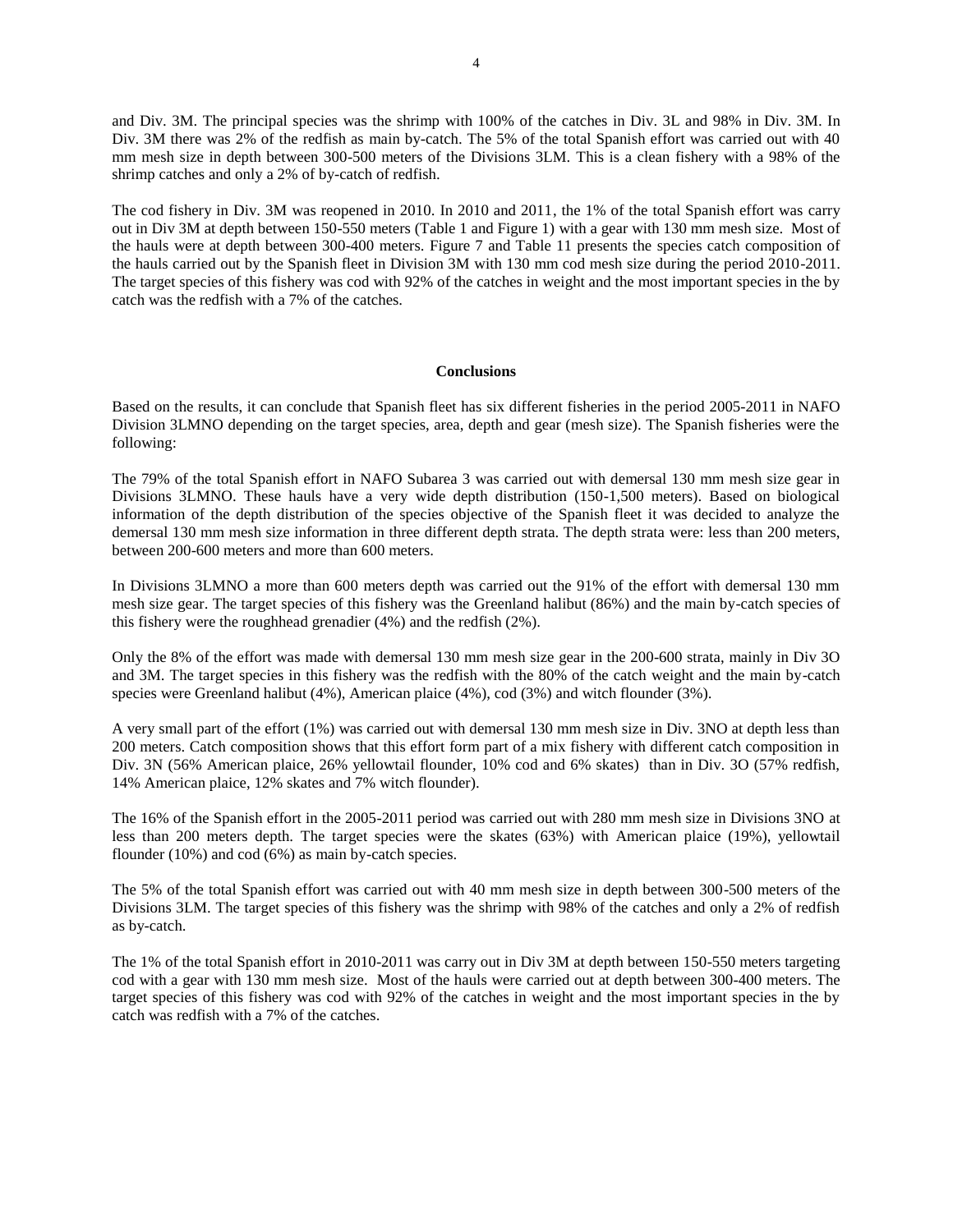| <b>Effort</b> % |      |      |      | Year |      |      |      |           |
|-----------------|------|------|------|------|------|------|------|-----------|
| mesh size       | 2005 | 2006 | 2007 | 2008 | 2009 | 2010 | 2011 | 2005-2011 |
| $Cod 130$ mm    | 0%   | 0%   | 0%   | 0%   | 0%   | 1%   | 1%   | 0%        |
| $40 \text{ mm}$ | 3%   | 5%   | 7%   | 6%   | 7%   | 6%   | 2%   | 5%        |
| Demersal 130 mm | 88%  | 83%  | 74%  | 70%  | 68%  | 80%  | 73%  | 79%       |
| $280$ mm        | 9%   | 12%  | 19%  | 24%  | 25%  | 12%  | 23%  | 16%       |
|                 | 100% | 100% | 100% | 100% | 100% | 100% | 100% | 100%      |

**Table 1.-** Spanish effort in NAFO Subarea 3 percentage for the different mesh sizes by year based on the NAFO Observers information.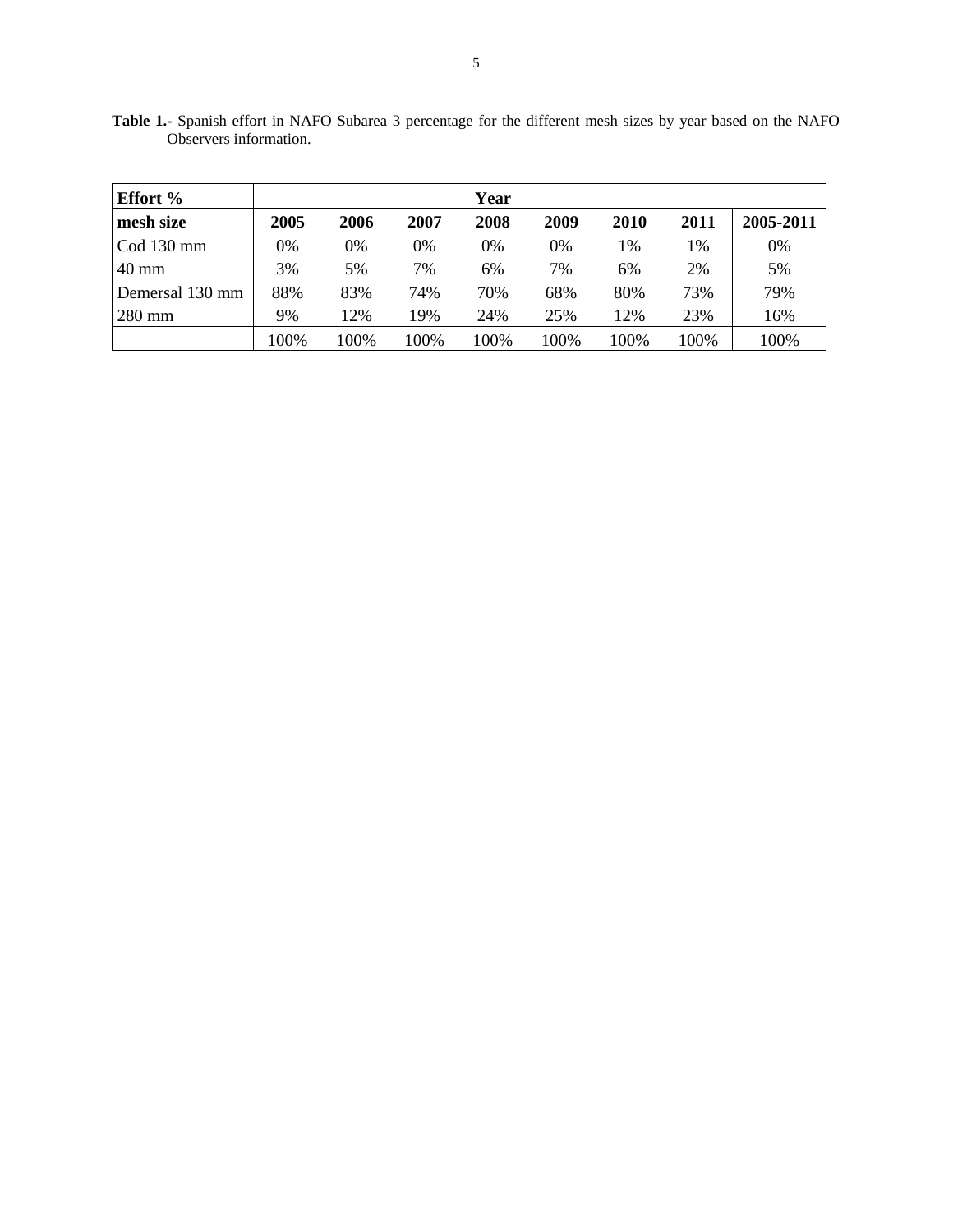**Table 2.-** List of *alfa* 3 NAFO code, the scientific name and the English name of the species with more than 1% in the catches based on the Spanish scientific Observers data.

| Code 3     | Scientific_name              | English_name                  |  |
|------------|------------------------------|-------------------------------|--|
| <b>ANG</b> | Lophius americanus           | American angler               |  |
| <b>ANT</b> | Antimora rostrata            | Blue antimora                 |  |
| <b>CAT</b> | Anarhichas spp               | Wolffishes(=Catfishes) nei    |  |
| <b>CFB</b> | Centroscyllium fabricii      | <b>Black</b> dogfish          |  |
| <b>CLX</b> | Bivalvia                     | Clams, etc. nei               |  |
| <b>COD</b> | Gadus morhua                 | Atlantic cod                  |  |
| <b>CRQ</b> | Chionoecetes opilio          | Queen crab                    |  |
| <b>CUX</b> | Holothurioidea               | Sea cucumbers nei             |  |
| <b>CVP</b> | Cottunculus microps          | Polar sculpin                 |  |
| DGH        | Squalidae, Scyliorhinidae    | Dogfishes and hounds nei      |  |
| <b>ELZ</b> | Lycodes spp                  | Eelpouts                      |  |
| <b>GDE</b> | Gaidropsarus ensis           | Threadfin rockling            |  |
| <b>GHL</b> | Reinhardtius hippoglossoides | Greenland halibut             |  |
| <b>GPE</b> | Phycis chesteri              | Longfin hake                  |  |
| <b>GSK</b> | Somniosus microcephalus      | Greenland shark               |  |
| <b>HAD</b> | Melanogrammus aeglefinus     | Haddock                       |  |
| <b>HAL</b> | Hippoglossus hippoglossus    | Atlantic halibut              |  |
| <b>HKW</b> | Urophycis tenuis             | White hake                    |  |
| <b>KQN</b> | Actinia equina               | Beadlet anemone               |  |
| <b>LCT</b> | Lycodes reticulatus          | Arctic eelpout                |  |
| <b>NZB</b> | Nezumia bairdi               | Marlin-spike grenadier        |  |
| <b>PLA</b> | Hippoglossoides platessoides | Amer. plaice(=Long rough dab) |  |
| <b>PRA</b> | Pandalus borealis            | Northern prawn                |  |
| <b>RED</b> | Sebastes spp                 | Atlantic redfishes nei        |  |
| <b>RGH</b> | Argyrosomus thorpei          | Squaretail kob                |  |
| <b>RHG</b> | Macrourus berglax            | Roughhead grenadier           |  |
| <b>RNG</b> | Coryphaenoides rupestris     | Roundnose grenadier           |  |
| <b>SAN</b> | Ammodytes spp                | Sandeels(=Sandlances) nei     |  |
| SKA        | Raja spp                     | Raja rays nei                 |  |
| SQI        | Illex illecebrosus           | Northern shortfin squid       |  |
| <b>STF</b> | Asteroidea                   | Starfishes nei                |  |
| SWO        | Xiphias gladius              | Swordfish                     |  |
| <b>URX</b> | Echinoidea                   | Sea urchins, etc. nei         |  |
| <b>WIT</b> | Glyptocephalus cynoglossus   | Witch flounder                |  |
| YEL        | Limanda ferruginea           | Yellowtail flounder           |  |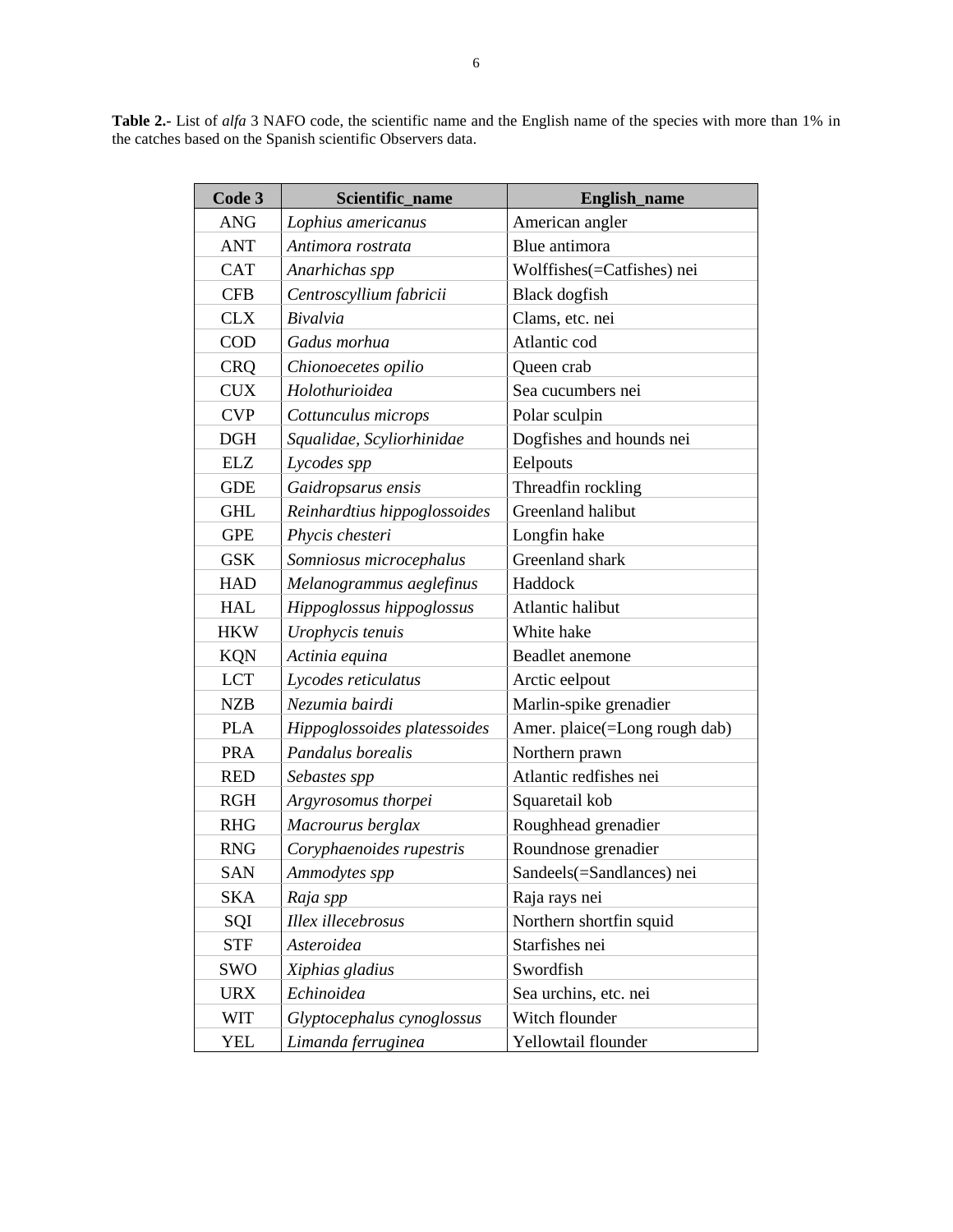|                          |      |      |      | Year |      |      |      |
|--------------------------|------|------|------|------|------|------|------|
| <b>Observed Effort %</b> | 2005 | 2006 | 2007 | 2008 | 2009 | 2010 | 2011 |
| NAFO Obs                 | 95%  | 98%  | 100% | 98%  | 99%  | 72%  | 97%  |
| Scientific Obs           | 5%   | 3%   | 7%   | 21\% | 6%   | 26%  | 20%  |

**Table 3.-** Coverage by year of the NAFO observers and the Spanish Scientific observers in percentage of the Spanish total effort.

**Table 4.-**Spanish effort in NAFO Subarea 3 with demersal gear with 130 mm mesh size by year and Division based on the NAFO Observers data.

| % Effort demersal 130 mm |      |      |      | Year |      |      |      |           |
|--------------------------|------|------|------|------|------|------|------|-----------|
| <b>Division</b>          | 2005 | 2006 | 2007 | 2008 | 2009 | 2010 | 2011 | 2005-2011 |
| 3L                       | 51%  | 59%  | 59%  | 57%  | 59%  | 56%  | 45%  | 55%       |
| 3M                       | 35%  | 25%  | 27%  | 32%  | 27%  | 27%  | 29%  | 30%       |
| 3N                       | 10%  | 10%  | 9%   | 8%   | 9%   | 13%  | 22%  | 11%       |
| 30                       | 4%   | 5%   | 4%   | 3%   | 5%   | 4%   | 4%   | 4%        |
| Total general            | 100% | 100% | 100% | 100% | 100% | 100% | 100% | 100%      |

**Table 5.-**Spanish effort in NAFO Subarea 3 with demersal gear with 130 mm mesh size by Division and depth strata based on the NAFO Observers data.

| % Effort demersal 130 mm |      |      | <b>Division</b> |      |       |
|--------------------------|------|------|-----------------|------|-------|
| <b>Depth Strata</b>      | 3L   | ЗM   | 3N              | 30   | 3LMNO |
| $+600$                   | 97%  | 91%  | 91%             | 16%  | 91%   |
| 200-600                  | 3%   | 8%   | 8%              | 74%  | 8%    |
| $-200$                   | 0%   | 0%   | 1%              | 10%  | 1%    |
| Total general            | 100% | 100% | 100%            | 100% | 100%  |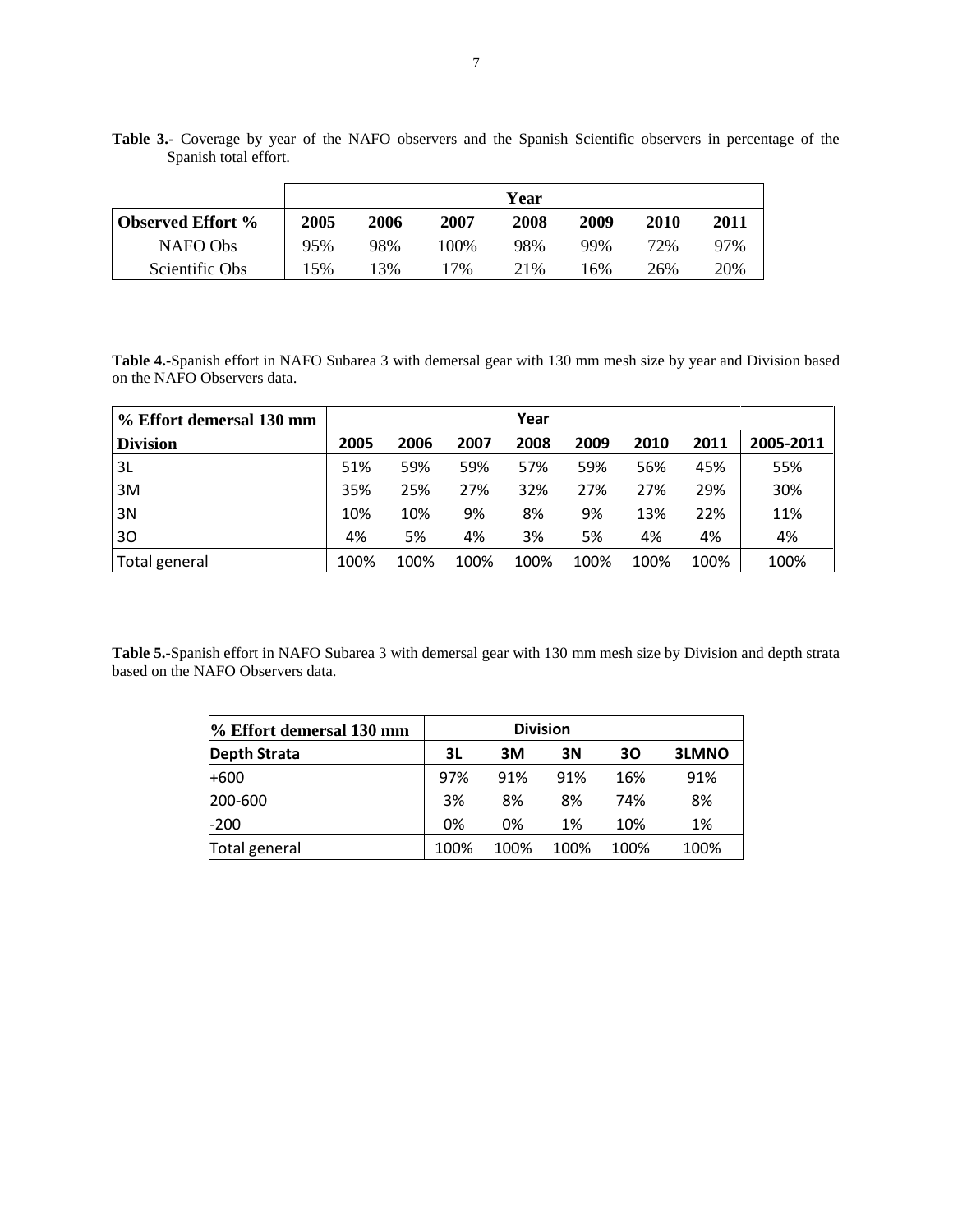**Table 6.-**Catch composition (%) by Division of the hauls carried out by the Spanish fleet with demersal 130 mm. gear in depth strata more than 600 meters during the period 2005-2011.

| <b>Species</b> | 3L  | 3M  | 3N  | 30  | <b>3LMNO</b> |
|----------------|-----|-----|-----|-----|--------------|
| GHL            | 91% | 80% | 66% | 68% | 86%          |
| <b>RHG</b>     | 3%  | 7%  | 5%  | 8%  | 4%           |
| <b>RED</b>     | 1%  | 3%  | 5%  | 0%  | 2%           |
| <b>PLA</b>     | 1%  | 0%  | 5%  | 2%  | 1%           |
| <b>RNG</b>     | 1%  | 3%  | 0%  | 1%  | 1%           |
| WIT            | 0%  | 1%  | 6%  | 5%  | 1%           |
| SKA            | 1%  | 1%  | 2%  | 1%  | 1%           |
| <b>GDE</b>     | 1%  | 1%  | 0%  | 1%  | 1%           |
| <b>COD</b>     | 0%  | 0%  | 6%  | 0%  | 1%           |
| <b>CAT</b>     | 1%  | 1%  | 0%  | 0%  | 1%           |
| <b>NZB</b>     | 0%  | 0%  | 1%  | 2%  | 1%           |
| ANT            | 0%  | 1%  | 1%  | 2%  | 1%           |
| <b>GSK</b>     | 0%  | 0%  | 0%  | 0%  | 0%           |
| <b>HKW</b>     | 0%  | 0%  | 0%  | 1%  | 0%           |
| <b>CFB</b>     | 0%  | 0%  | 0%  | 8%  | 0%           |
| YEL            | 0%  | 0%  | 1%  | 0%  | 0%           |
| <b>GPE</b>     | 0%  | 0%  | 0%  | 0%  | 0%           |
| HAL            | 0%  | 0%  | 0%  | 1%  | 0%           |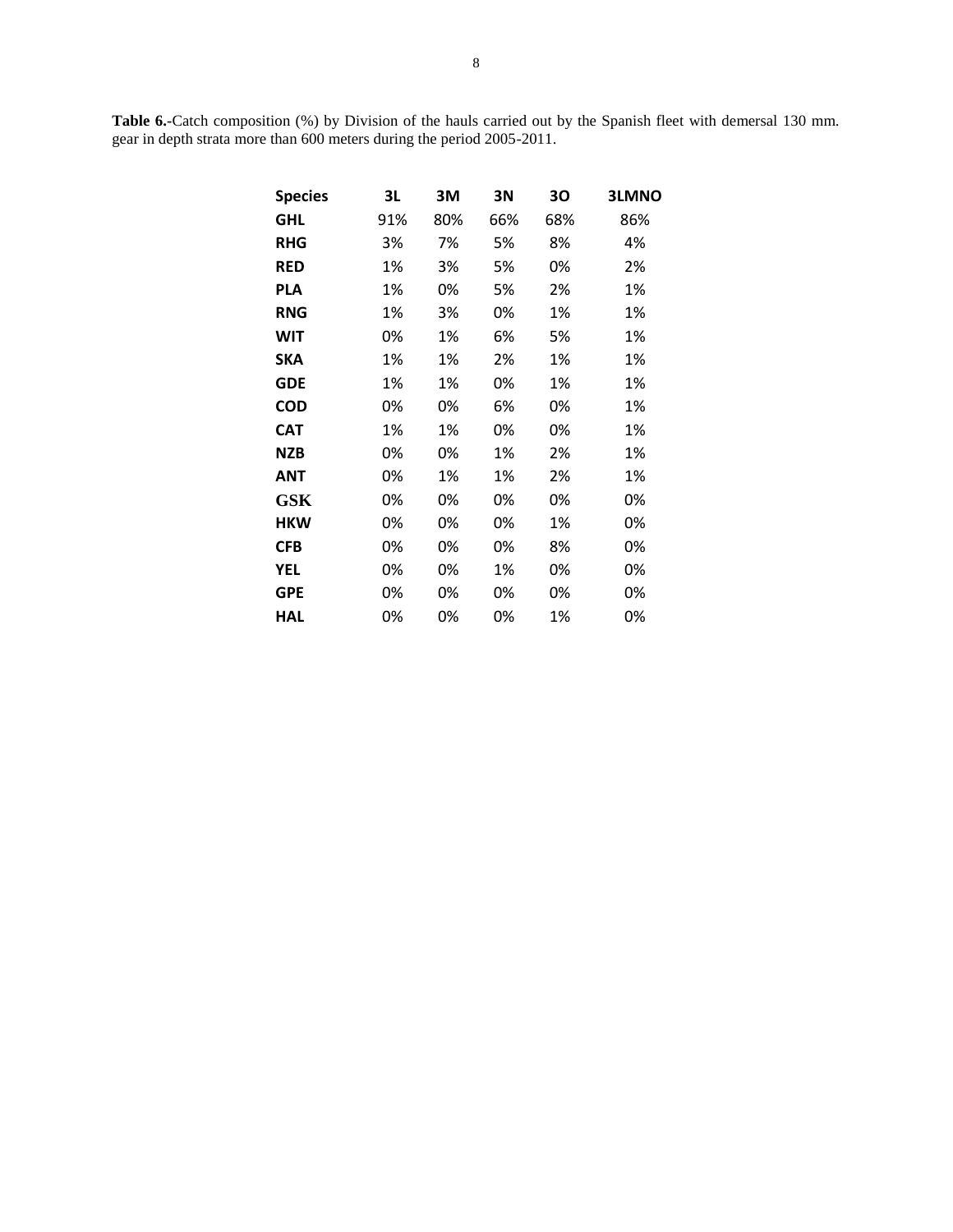**Table 7.-**Catch composition (%) by Division of the hauls carried out by the Spanish fleet with demersal 130 mm. gear in depth strata 200-600 meters during the period 2005-2011.

| <b>Species</b> | 3M  | 3N  | 30  | <b>3LMNO</b> |
|----------------|-----|-----|-----|--------------|
| <b>RED</b>     | 61% | 78% | 84% | 80%          |
| <b>GHL</b>     | 23% | 7%  | 0%  | 4%           |
| PLA            | 0%  | 3%  | 5%  | 4%           |
| <b>COD</b>     | 9%  | 1%  | 2%  | 3%           |
| WIT            | 0%  | 1%  | 3%  | 3%           |
| SKA            | 4%  | 1%  | 1%  | 1%           |
| YEL            | 0%  | 6%  | 0%  | 1%           |
| <b>DGH</b>     | 0%  | 0%  | 1%  | 1%           |
| SQI            | 0%  | 0%  | 1%  | 1%           |
| <b>HKW</b>     | 0%  | 0%  | 1%  | 0%           |
| <b>RGH</b>     | 1%  | 1%  | 0%  | 0%           |
| <b>CAT</b>     | 0%  | 0%  | 0%  | 0%           |
| HAL            | 0%  | 0%  | 0%  | 0%           |
| GSK            | 0%  | 2%  | 0%  | 0%           |

**Table 8.-**Catch composition (%) by Division of the hauls carried out by the Spanish fleet with demersal 130 mm. gear in depth strata less than 200 meters during the period 2005-2011.

| <b>Species</b> | 3N  | 30  | 3NO |
|----------------|-----|-----|-----|
| <b>PLA</b>     | 56% | 14% | 47% |
| <b>YEL</b>     | 26% | 3%  | 21% |
| <b>RED</b>     | 0%  | 57% | 13% |
| COD            | 10% | 3%  | 8%  |
| <b>SKA</b>     | 6%  | 12% | 7%  |
| <b>WIT</b>     | 1%  | 7%  | 2%  |
| <b>HKW</b>     | 0%  | 1%  | 0%  |
| <b>CAT</b>     | 0%  | 0%  | 0%  |
| GHL            | 0%  | 1%  | 0%  |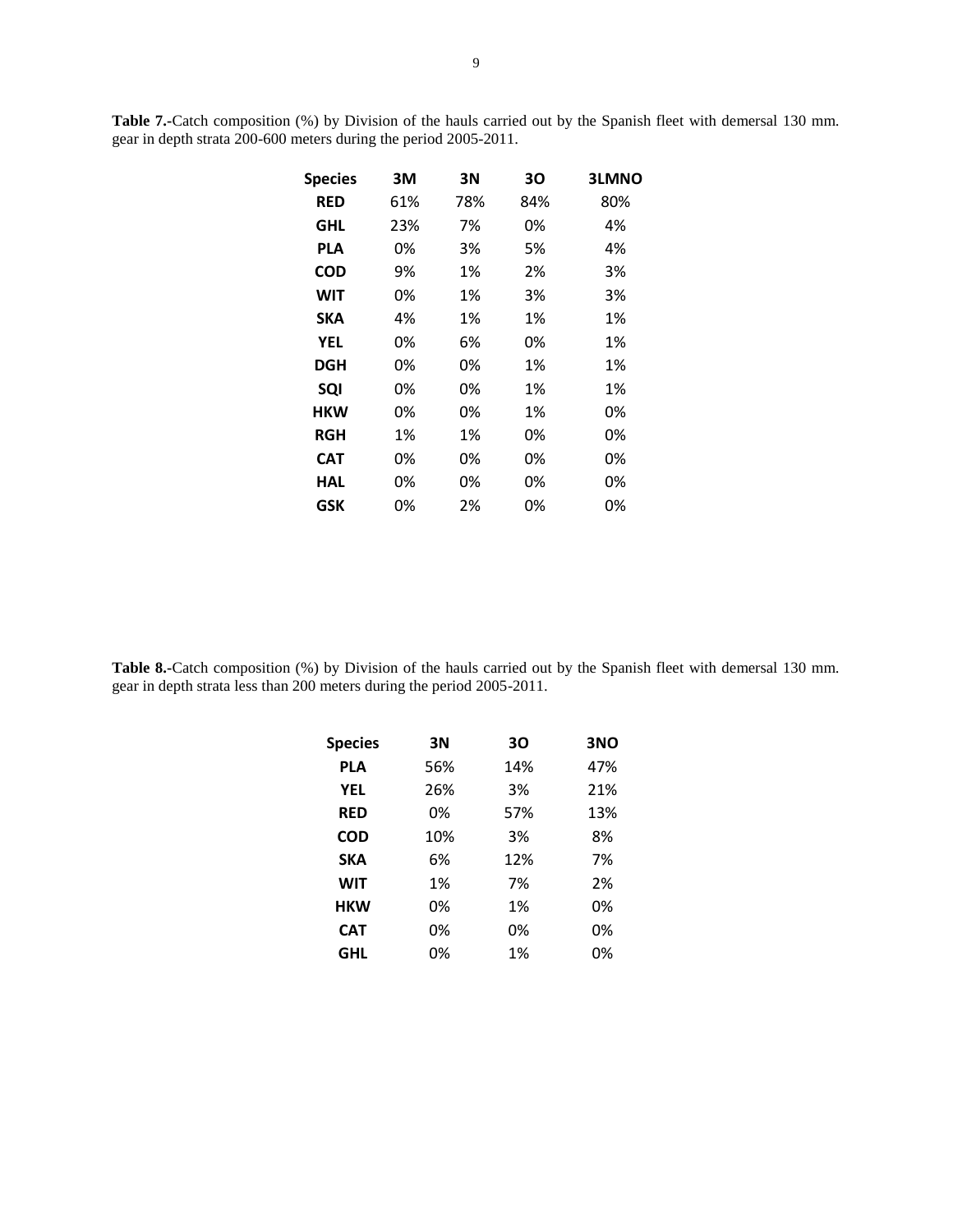| <b>Species</b> | 3Ν  | 30  | 3NO |
|----------------|-----|-----|-----|
| <b>SKA</b>     | 63% | 61% | 63% |
| <b>PLA</b>     | 19% | 15% | 19% |
| <b>YEL</b>     | 10% | 10% | 10% |
| <b>COD</b>     | 6%  | 3%  | 6%  |
| <b>CUX</b>     | 1%  | 0%  | 1%  |
| <b>WIT</b>     | 0%  | 6%  | 0%  |
| <b>ANG</b>     | 0%  | 1%  | 0%  |
| RED            | 0%  | 3%  | 0%  |

**Table 9.-**Catch composition (%) by Division of the hauls carried out by the Spanish fleet with 280 mm. mesh size gear during the period 2005-2011.

**Table 10.-**Catch composition (%) by Division of the hauls carried out by the Spanish fleet with 40 mm. mesh size gear during the period 2005-2011

| <b>Species</b> | 3L    | 3M  | 3LM |
|----------------|-------|-----|-----|
| PRA            | 100%  | 97% | 98% |
| RED            | $0\%$ | 3%  | 2%  |

**Table 11.-**Catch composition (%)of the hauls carried out by the Spanish fleet with 130 mm. cod mesh size gear during the period 2010-2011

| <b>Species</b> | Div. 3M |
|----------------|---------|
| COD            | 92%     |
| RED            | 7%      |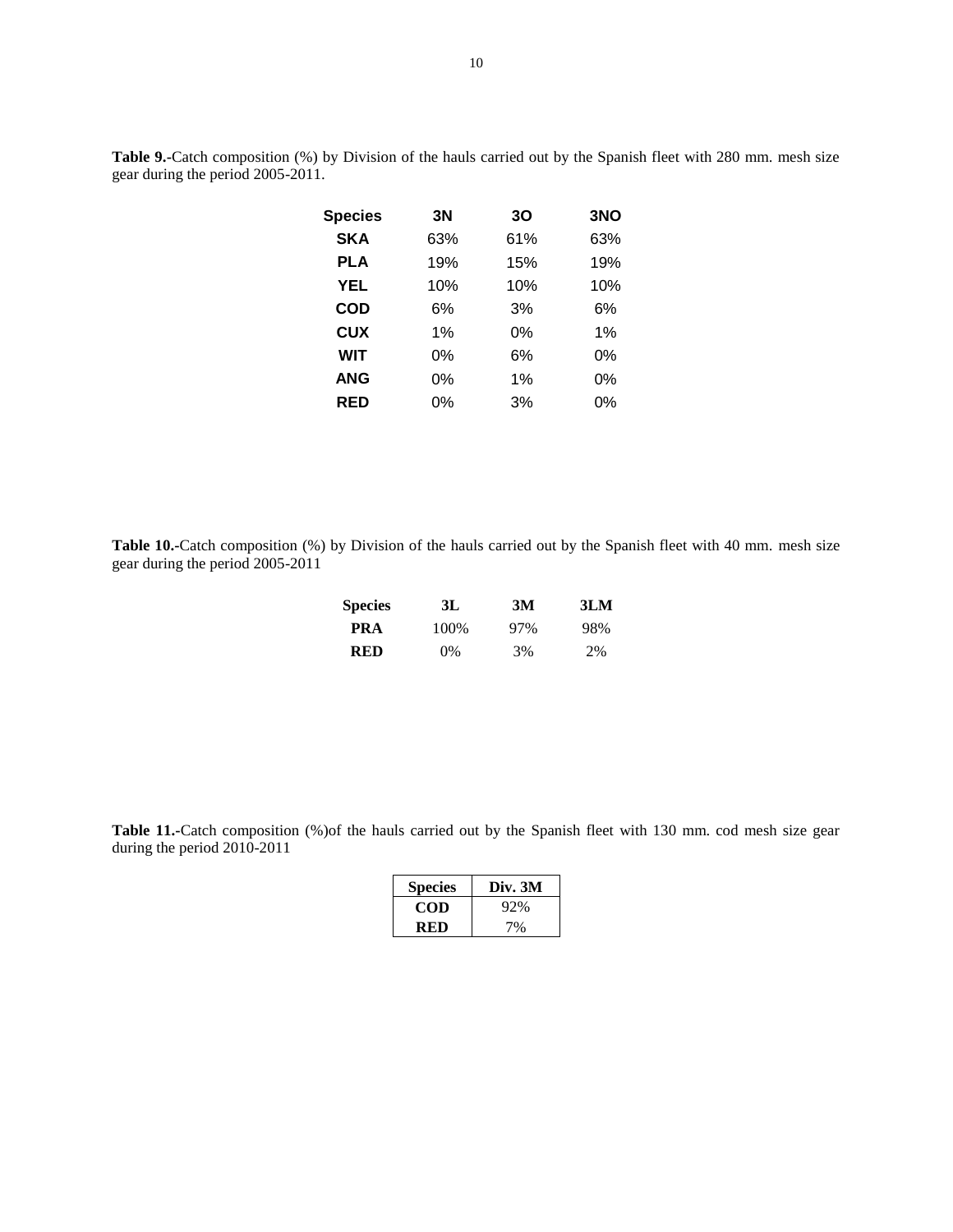

Figure 1.- Depth box plot of the Scientific observed hauls by Division and mesh size for the whole period in Subarea 3.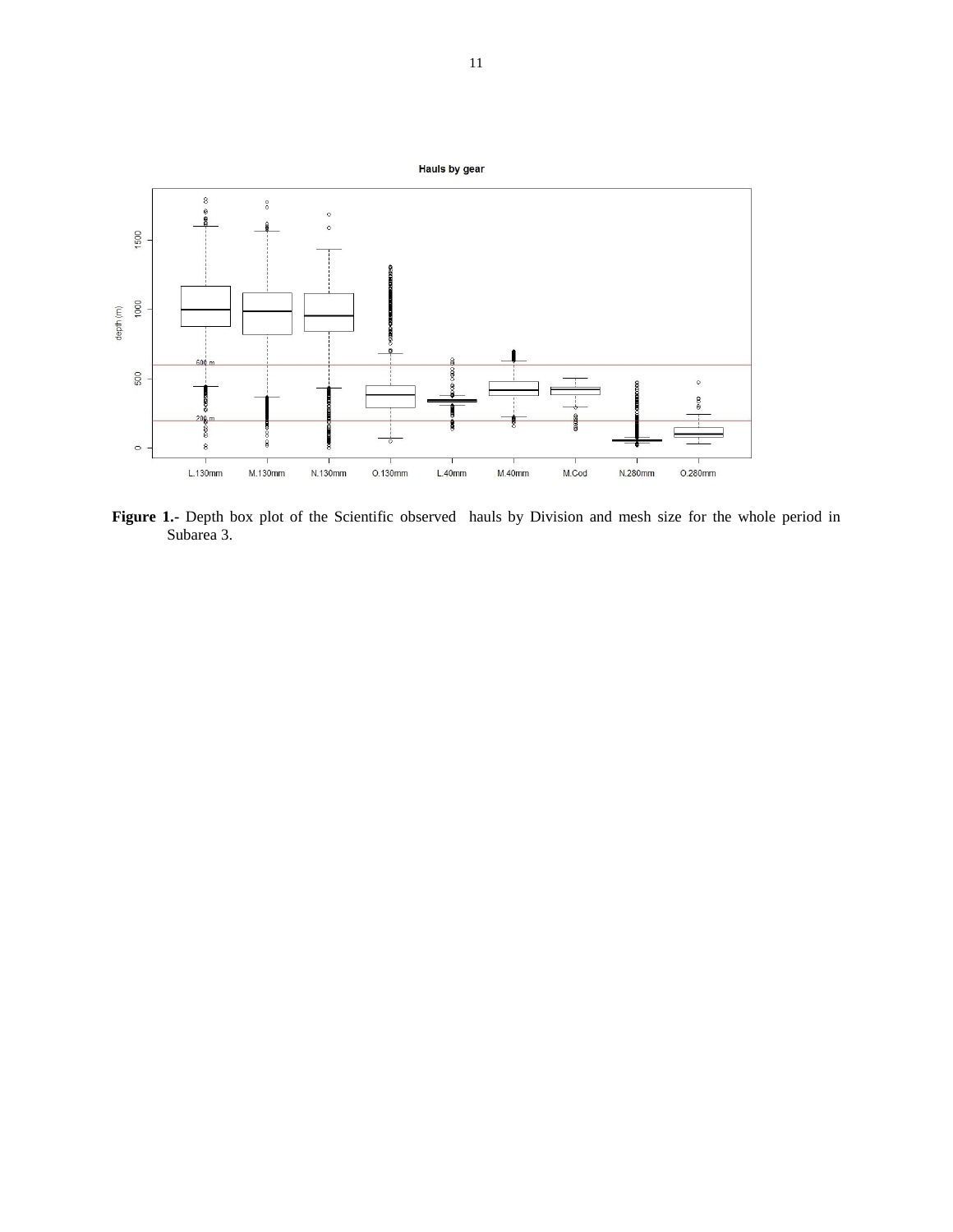

**Figure 2.-** Catch composition (%) by Division of the hauls carried out by the Spanish fleet with demersal 130 mm. gear in depth strata more than 600 meters during the period 2005-2011.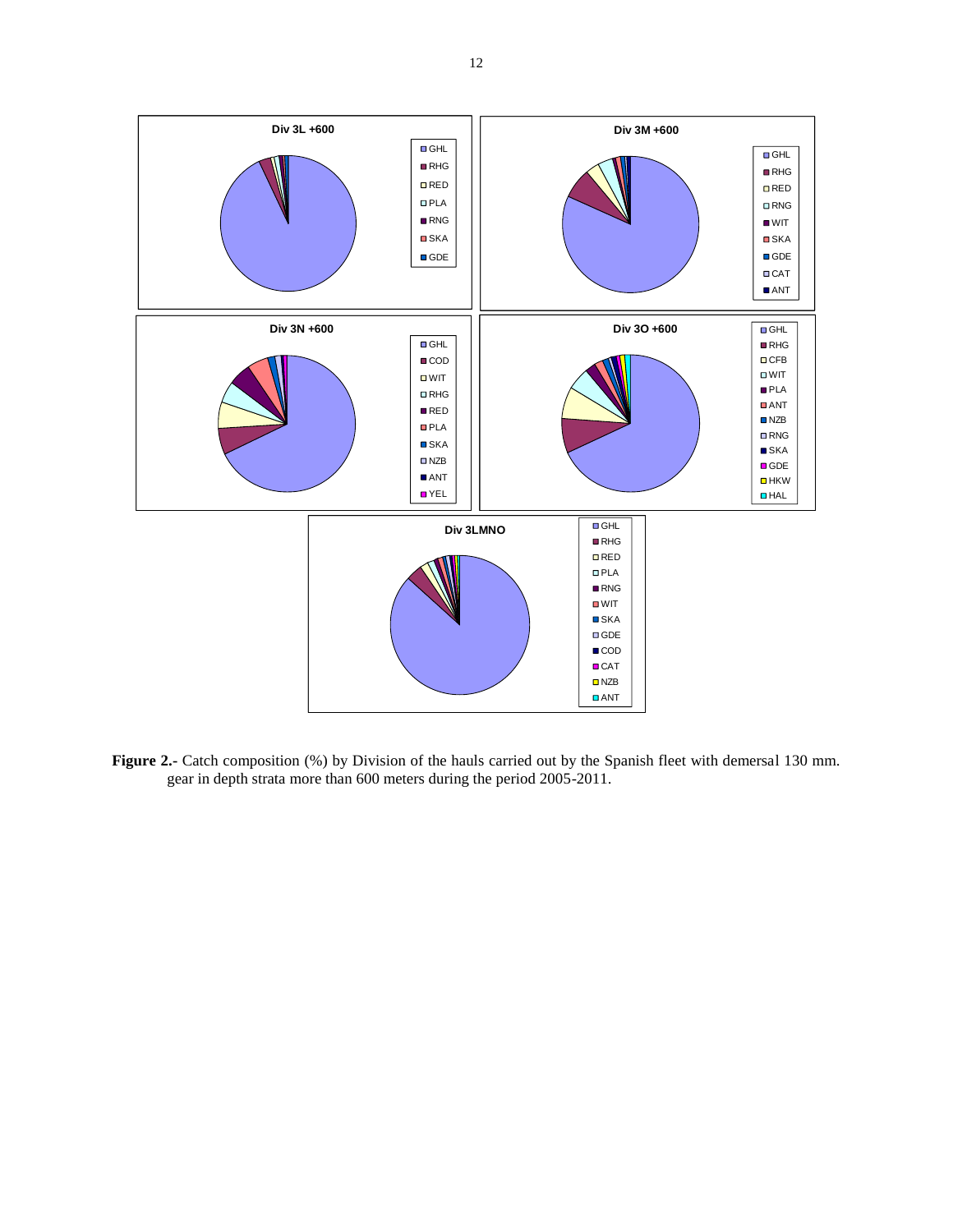

**Figure 3.-** Catch composition (%) by Division of the hauls carried out by the Spanish fleet with demersal 130 mm. gear in depth strata 200-600 meters during the period 2005-2011.



**Figure 4.-** Catch composition (%) by Division of the hauls carried out by the Spanish fleet with demersal 130 mm. gear in depth strata less than 200 meters during the period 2005-2011.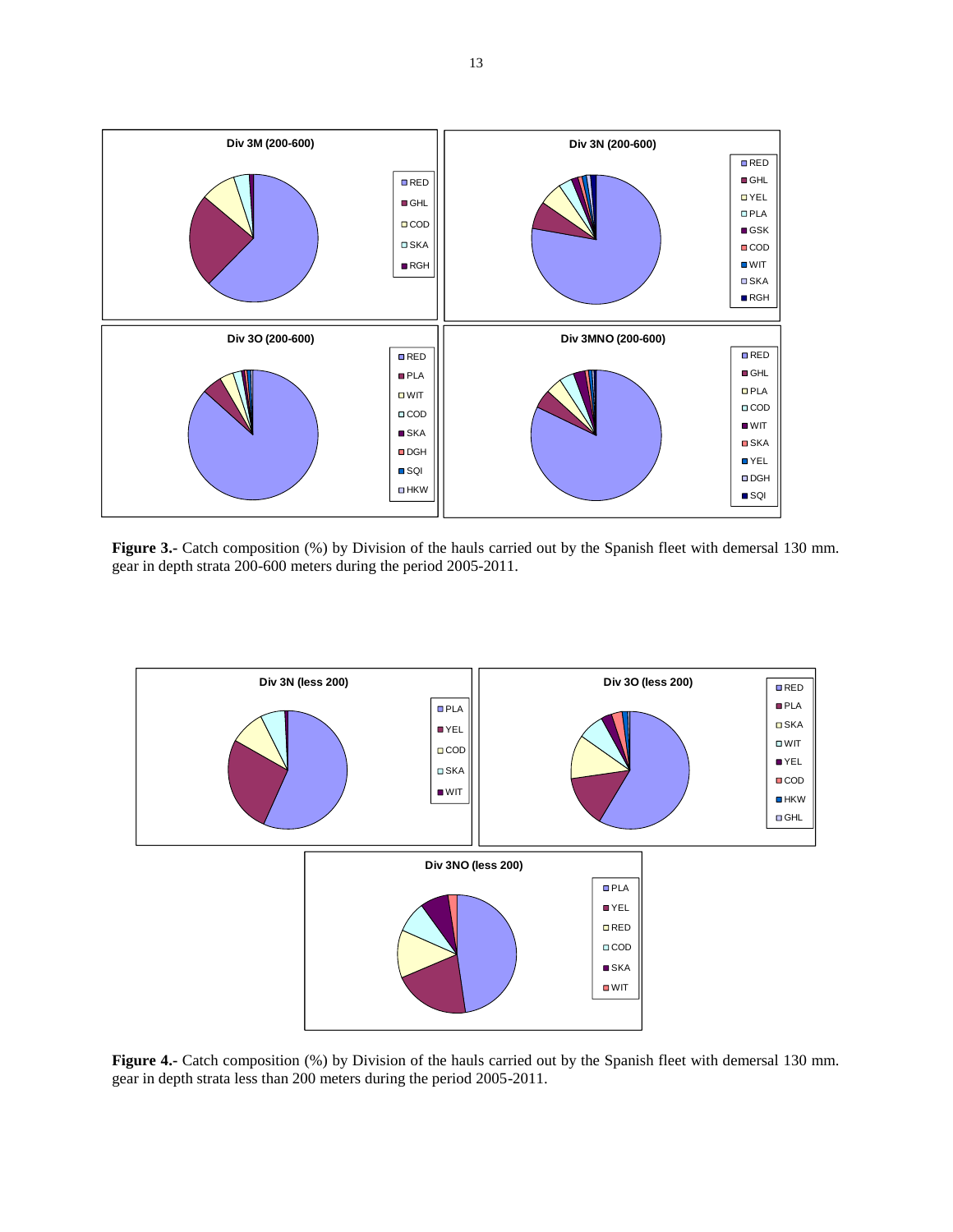

**Figure 5.-** Catch composition (%) by Division of the hauls carried out by the Spanish fleet with 280 mm. mesh size during the period 2005-2011.



**Figure 6.-** Catch composition (%) by Division of the hauls carried out by the Spanish fleet with 40 mm. mesh size during the period 2005-2011.